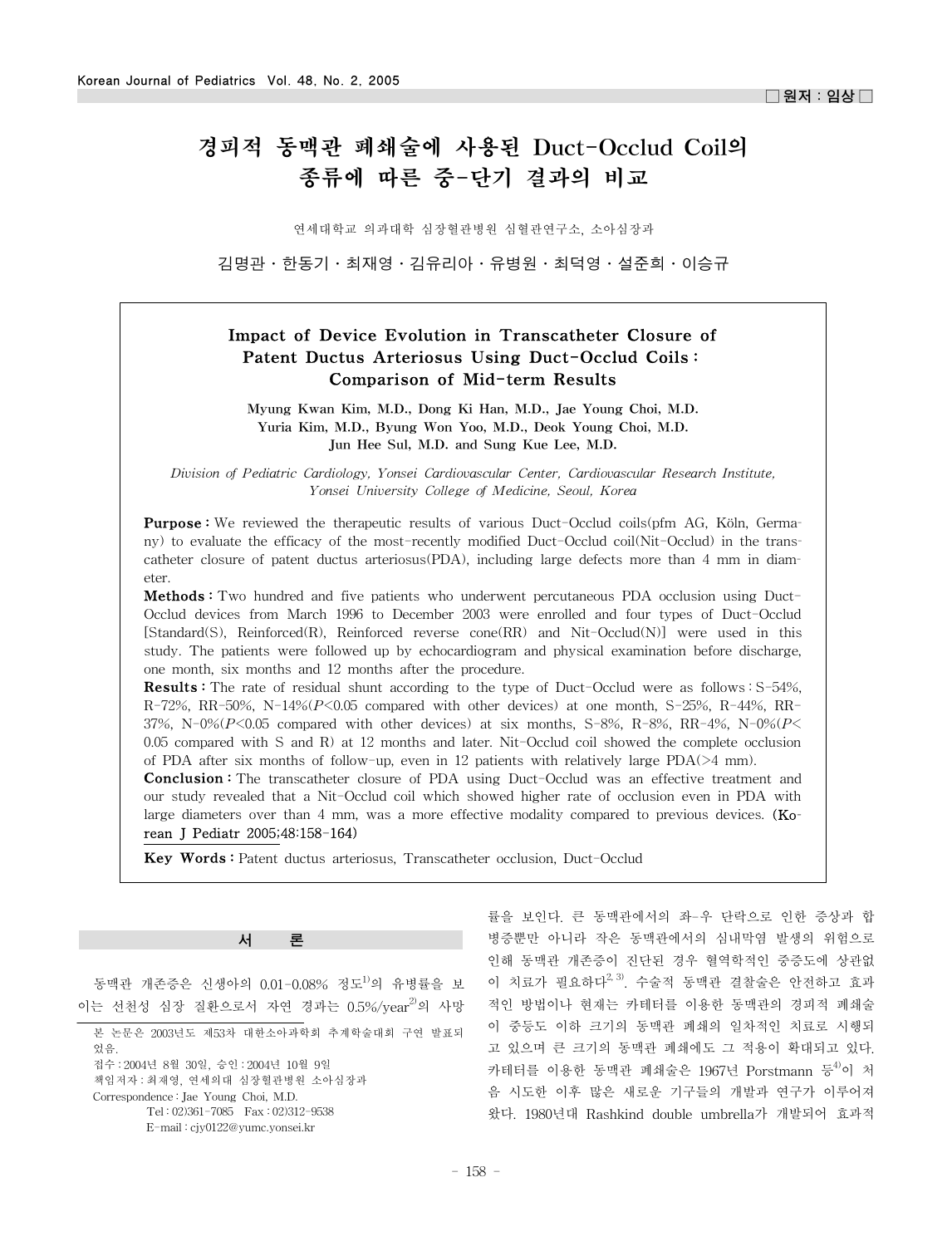으로 이용되었으나 높은 잔류단락률(17-30%)을 보이고, 상대적 으로 굵은 카테터의 사용으로 인해 그 사용이 제한적이었고<sup>5-9)</sup>. 1990년대 초부터는 Gianturco coil이 많이 사용되었으나 기구의 조정이 어렵고 폐동맥과 대동맥으로 코일의 돌출과 색전등의 적 지 않은 합병증이 보고되어 왔다<sup>9-13)</sup>. 이후 Cook-detachable  $\text{coil}^{14, 15}$ 과 Duct-Occlud<sup>14, 16</sup>)는 색전의 위험을 줄이고 코일을 완전히 삽입하기 전에 여러 번의 위치 재조정이 가능하도록 고 안되었으며 현재 임상적으로 많이 활용되고 있다. 1992년 처음 고안된 Duct-Occlud는 동맥관의 모양과 유사하게 생긴 이중 원 추 모양의 나선형 코일을 기본 형태로 하며 다른 코일들과 달리 독특한 controlled release system, snap-on detachable mechanism으로 기구 위치가 적절하지 않거나 시술 중 코일의 위치 가 변하더라도 코일을 완전히 분리하기까지는 언제라도 다시 재 조정하여 시술을 시도할 수 있는 장점이 있다13, 17, 18).

Duct-Occlud는 보다 높은 성공률과 큰 동맥관의 폐쇄를 위 해 지금까지 3차례 기구의 개선과 변형이 이루어져 standard coil, reinforced coil, reinforced reverse cone coil, Nit-Occlud double disk coil의 4가지 다른 형태의 기구가 이용되어 왔다. 그에 따라 동맥관 폐쇄의 성공률 증가와 다양한 크기의 동맥관 의 폐쇄가 가능해진 것으로 생각되어지나 아직까지 장기적인 결 과에 대한 보고는 많지 않은 상태이며 특히 4 mm 이상의 비교 적 큰 동맥관의 폐쇄를 위해 최근 고안된 Nit-Occlud double disk coil에 대한 결과의 보고는 아직 거의 없는 상태이다.

저자들은 본원에서 Duct-Occlud를 이용하여 경피적 동맥관 폐쇄술을 시행받은 205명의 환자들을 대상으로 추적 관찰 기간 에 따른 잔류단락의 여부와 잔류단락에 영향을 미치는 인자를 분석하며 기구 개선에 따른 4가지 다른 형태의 기구들 간에 시 술 후 결과의 비교와 4 mm 이상의 비교적 큰 동맥관의 폐쇄에 있어 Duct-Occlud의 최근 변형, 개선된 기구인 Nit-Occlud double disk coil의 효용성을 조사하고자 본 연구를 시행하였다.

# 대상 및 방법

# 1. 대 상

1996년 3월부터 2003년 12월까지 연세대학교 심장혈관센터 심장소아과에서 흉부방사선검사, 심전도, 심초음파검사로 다른 심장질환을 동반하지 않은 동맥관 개존증을 진단받고 Duct-Occlud(pfm AG, Köln, Germany)를 이용하여 경피적 동맥관 폐쇄술을 시행받은 209명의 환자들을 대상으로 하였다. 총 216 회의 시술이 시행되었으며 시술이 성공적이지 않았던 4명의 환 자들을 제외한 205명을 대상으로 결과를 분석하였다. 205명 중 4명은 이전에 Rashkind double umbrella나 Gianturco coil로 시술을 받았던 환자들이었고 5명은 수술적 결찰 후 잔류단락으 로 진단받은 환자들이었다.

# 2. 방 법

시술은 환자를 케타민(ketamine) 정맥마취 하에 대퇴정맥과 대퇴동맥에 4-5 French 유도관(sheath)을 넣은 후 일반적인 심 도자 검사를 시행하였다. 4-5 French pigtail 카테터(Occlu-Marker)로 대동맥 촬영을 한 후 동맥관의 형태와 크기를 측정 하여 알맞은 기구를 선택하였다. 시술 방법은 이미 기술된 바와 같은 방법으로 시행하였고<sup>19)</sup> 시술 당일 저녁과 다음날 흉부방사 선 촬영으로 코일의 위치를 확인하며 퇴원 전 이학적 검사 및 심초음파검사를 시행하였다. 동맥관의 폐쇄 여부를 확인하기 위 해 시술 후 1개월, 6개월, 12개월 이후에 외래에서 이학적 검사 및 심초음파검사를 시행하였다. 잔류단락은 도플러(Doppler) 심 초음파상 폐동맥과 하행대동맥에서 난류를 보아 확인하였다.

# 3. 통계적 분석

결과는 평균값, 표준편차와 중앙값으로 주로 정리하였으며 추 적관찰 기간에 따른 각 기구들의 잔류단락률은 백분율로 표시하 였다. 각 비교 대상 군간 여러 지표들의 비교는 Student's ttest와 ANOVA test를 시행하였고 추적관찰 및 동맥관 최소직 경에 따른 Nit-Occlud double disk coil과 다른 기구들 사이의 잔류단락률 비교는 chi-square test를 시행하였으며 *P*<0.05일 경우 통계학적으로 유의한 차이가 있다고 기술하였다.

#### 결 과

#### 1. 대상 환자군의 특성

총 205명의 환자에서 시술이 성공적으로 이루어졌으며 연령 은 6개월에서 780개월로 중앙값 38개월이었고 체중은 6 kg에서 79 kg으로 중앙값 15 kg이었다. 동맥관의 최소 직경은 2.9±1.1 mm였으며 폐혈류와 체혈류의 비(Qp/Qs)는 1.4±0.3였다(Table 1).

전체 환자군을 사용된 Duct-occlud 기구의 종류에 따라 standard coil, reinforced coil, reinforced reverse cone coil, Nit-

# Table 1. Characteristics of the Patients(n=205)

| Parameter                  | Data <sup>*</sup> |
|----------------------------|-------------------|
| Age(month)                 | $92 \pm 130(38)$  |
|                            | $(6 - 780)$       |
| Male: Female               | 1:2.2             |
| Body weight $(kg)$         | $22 \pm 16(15)$   |
|                            | $(6-79)$          |
| PDA minimum diameter(mm)   | $2.9 \pm 1.1$     |
|                            | $(0.8 - 6.0)$     |
| $Qp:Qs$ ratio <sup>†</sup> | $1.4 \pm 0.3$     |
|                            | $(1.1 - 2.1)$     |

\* All data expressed as mean $\pm$ standard deviation(median) †Qp/Qs ratio : Flow for pulmonary and systemic circuits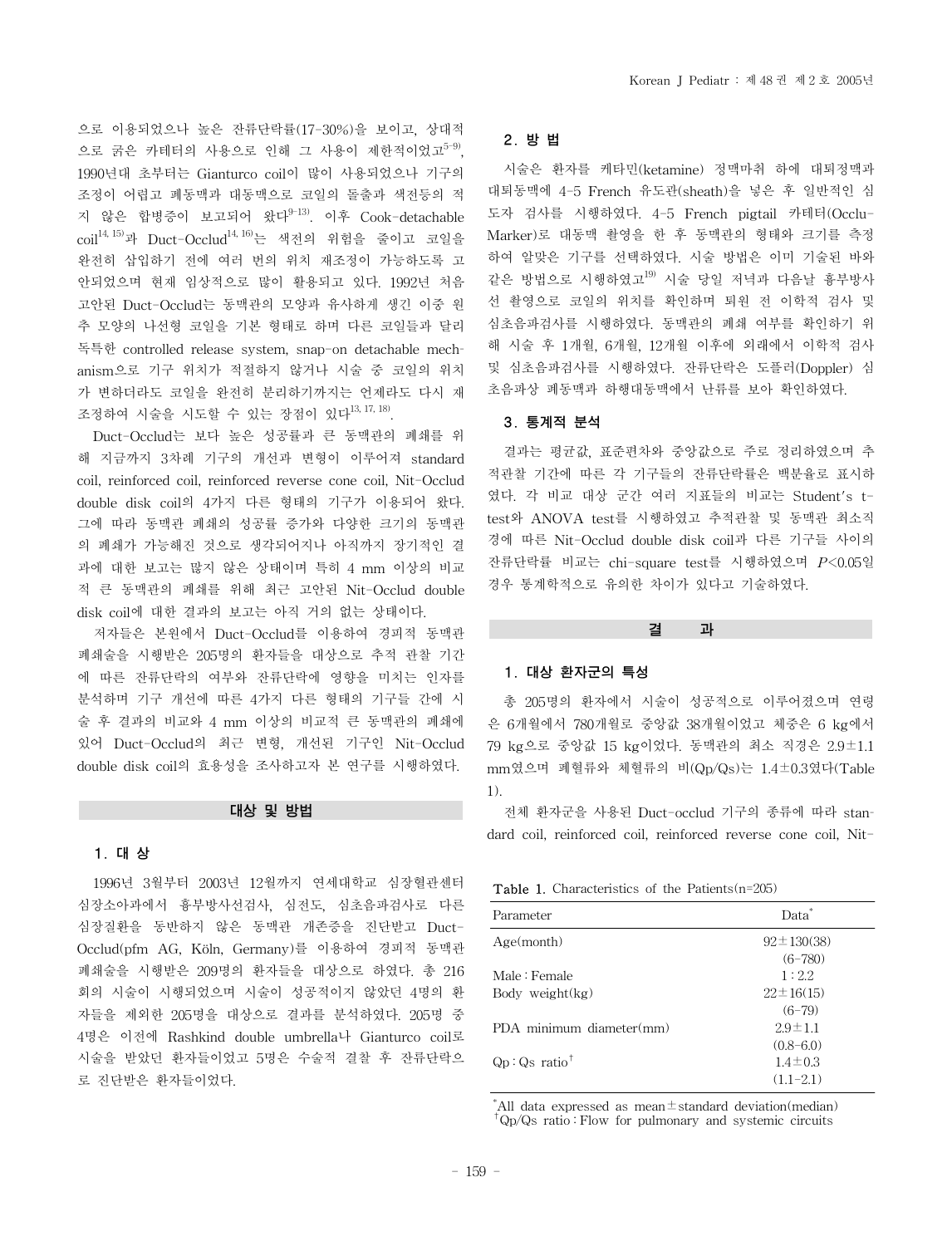| Parameter                      | $Standard(n=24)$       | $Reinforced(n=50)$    | Reinforced reverse cone $(n=58)$ | $Nit$ -Occlud $(n=73)$ |
|--------------------------------|------------------------|-----------------------|----------------------------------|------------------------|
| Age(months)                    | $44 \pm 35(34)$        | $73 \pm 94(39)^*$     | $110 \pm 162(42)^*$              | $120 \pm 156(49)^{*}$  |
| B.wt.(kg)                      | $17 \pm 7(16)$         | $20 \pm 14(15)$       | $22 \pm 18(15)$                  | $25 \pm 18(18)$        |
| $Qp/Qs$ ratio <sup>+</sup>     | $1.4 \pm 0.3$          | $1.5 \pm 0.4$         | $1.4 \pm 0.4$                    | $1.4 \pm 0.3$          |
| $PA/Ao\ Pr.ratio$ <sup>§</sup> | $0.26 \pm 0.05(0.25)$  | $0.28 \pm 0.08(0.25)$ | $0.26 \pm 0.06(0.27)$            | $0.25 \pm 0.05(0.24)$  |
| PDA minimum diameter(mm)       | $2.6 \pm 1.0(2.6)^{+}$ | $3.0 \pm 0.8(3.0)$    | $2.9 \pm 1.2(3.0)$               | $3.4 \pm 1.2(3.1)$     |
| PDA maximum diameter(mm)       | $7.7 \pm 2.1(7.5)$     | $10.4 \pm 3.4(10)$    | $10.1 \pm 3.5(10)$               | $9.4 \pm 3.4(9.3)$     |
| PDA length (mm)                | $9.5 \pm 2.7(9)$       | $9.7 \pm 3.8(9)$      | $9.0 \pm 2.8(9)$                 | $8.6 \pm 3.2(8.5)$     |

Table 2. Clinical and Hemodynamic Outcome according to the Type of the Device Used

All data are expressed as mean $\pm$ standard deviation(median)

\* *P*-value <0.05 compared with Standard, †*P*-value <0.05 compared with Nit-Occlud, ☨Qp/Qs ratio : Flow for pulmonary and systemic circuits, §PA/Ao pr.ratio : peak systolic pressure ratio of pulmonary artery to aorta

Occlud double disk coil을 장착한 환자군으로 세분화했을 때 standard coil을 사용한 환자군(24명)의 동맥관 최소직경은 2.6±1.0 mm였으며 Qp/Qs는 1.4±0.3이었고 reinforced coil을 사용한 환자군(50명)의 동맥관 최소직경은 3.0±0.8 mm였고 Qp/ Qs는 1.5±0.4였다. Reinforced reverse cone coil을 사용한 환 자군(58명)의 동맥관 최소직경은 2.9±1.2 mm였고 Qp/Qs는 1.4±0.4였다. Nit-Occlud double disk coil을 사용한 환자군(73 명)의 동맥관 최소직경은 3.4±1.2 mm였으며 Qp/Qs는 1.4±0.3 이었다. 연령은 standard coil을 사용한 환자군에 비해 다른 환 자군이 통계학적으로 유의하게 높은 것으로 나타났으며(*P*<0.05) 동맥관 최소직경의 평균값은 standard coil을 사용한 환자군보다 Nit-Occlud double disk coil을 사용한 환자군에서 통계학적으 로 유의하게 큰 것으로 나타났다(*P*<0.05). 각 환자군 사이에 다 른 임상적, 혈역학적 지표들은 통계학적으로 유의한 차이는 없었 다(Table 2).

#### 2. 추적관찰 기간과 기구의 종류에 따른 잔류단락률의 비교

Standard coil을 사용한 군에서는 추적관찰 기간에 따라 시술 1일 후에 79%, 1개월에 54%, 6개월에 25%, 12개월 후에 8%의 잔류단락률을 보였고 reinforced coil의 경우 시술 1일 후에 98 %, 1개월에 72%, 6개월에 44%, 12개월 후에 8%였으며 reinforced reverse cone coil의 경우 시술 1일 후에 91%, 1개월에 50%, 6개월에 37%, 12개월 후에 4%의 잔류단락률을 보였다. Nit-Occlud double disk coil을 사용한 환자군에서는 시술 1일 후에 36%, 1개월에 14%, 6개월에 0%, 12개월 후에 0%로 6개 월 이후부터 100%의 완전 폐쇄율을 보여 다른 기구들에 비해 시술 후 1일, 1개월, 6개월에 통계학적으로 유의하게 높은 완전 폐쇄율을 나타냈고(*P*<0.05), 12개월 이후에는 standard coil과 reinforced coil에 비해서는 유의하게 높게 나타났으며(*P*<0.05) reinforced reverse cone coil과의 비교에서도 더 높은 완전 폐 쇄율을 보였지만 통계학적 차이는 없었다(Table 3). 전체적으로 모든 유형의 기구로 총괄하여 보았을 시에는 전체 대상 환자 중 시술 12개월 후에 8명에서 심초음파상 잔류단락이 관찰되어 총 4%의 잔류단락률을 보였다(Table 3, Fig. 1).

Table 3. Rates of the Residual Shunt according to the Type of Device Used and Duration of Follow up

|                                    | Immediate | month  | 6<br>month         | >12<br>month       |
|------------------------------------|-----------|--------|--------------------|--------------------|
| $Standard(n=24)$                   | 79%       | 54%    | 25%                | 8%                 |
| $Reinforced(n=50)$                 | 98%       | 72%    | 44%                | 8%                 |
| Reinforced reverse<br>$cone(n=58)$ | 91%       | 50%    | 37%                | 4%                 |
| $Nit$ -Occlud $(n=73)$             | $36\%$    | $14\%$ | $0\%$ <sup>*</sup> | $0\%$ <sup>+</sup> |
| $Total(n=205)$                     | 72%       | 43%    | 24%                | 4%                 |

\* *<sup>P</sup>*-value <0.05 compared with other devices †*P*-value <0.05 compared with standard and reinforced groups



Fig. 1. The complete closure rates according to the type of device and duration of follow up.

#### 3. 동맥관의 최소직경과 기구의 종류에 따른 잔류단락률의 비교

동맥관의 최소직경에 따라 <2 mm, 2-4 mm, >4 mm 세 가 지 군으로 나누었다. standard coil을 사용한 환자군에서 동맥관 최소직경이 <2 mm인 경우는 5명이였고 잔류단락률은 0%이였 으며 2-4 mm인 경우는 18명으로 잔류단락률이 6%, >4 mm인 경우는 1명에서 시술하여 잔류단락이 12개월 이후까지 관찰되었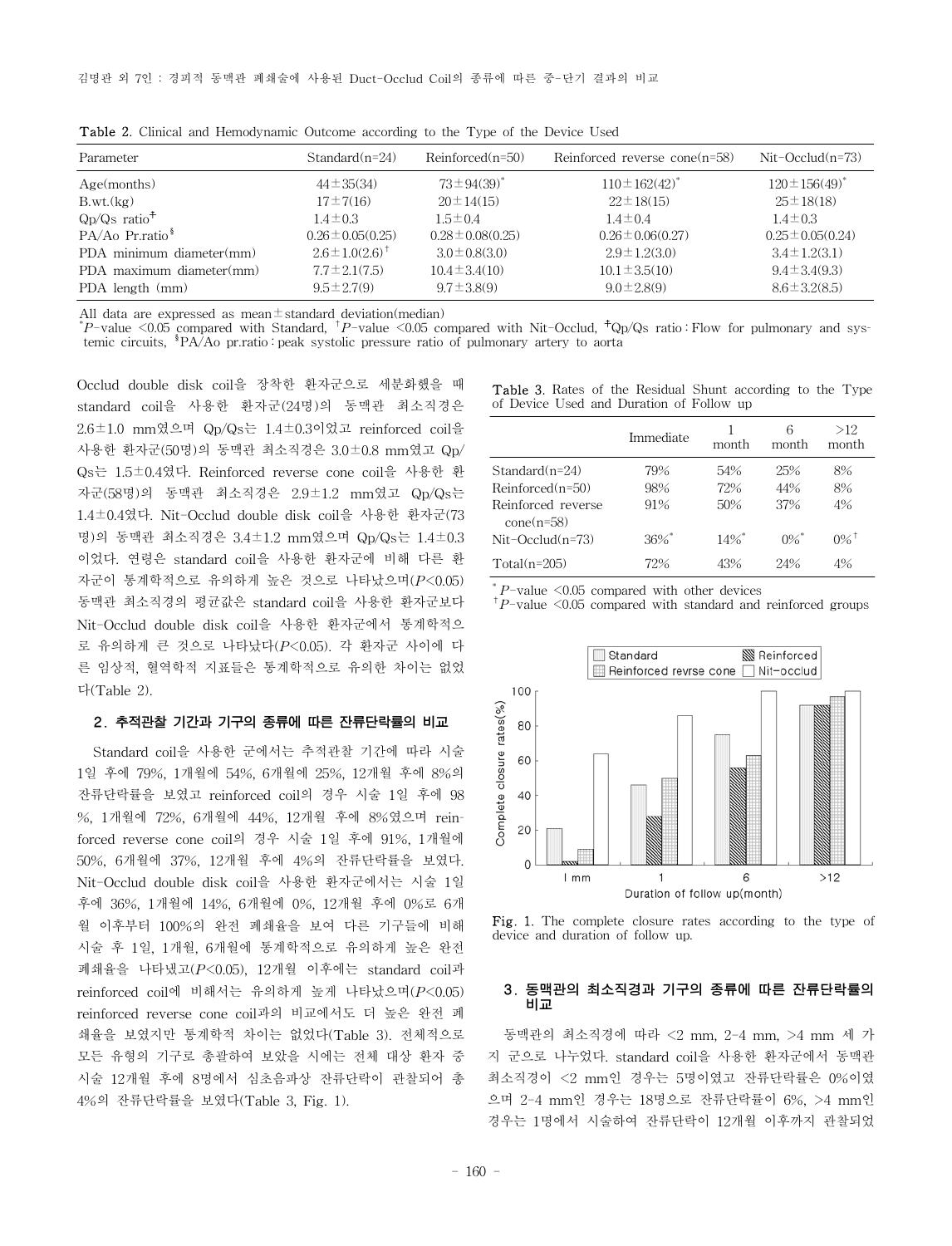|                                 | $<$ 2 mm   | $2 - 4$ mm  | >4 mm        | Total       |
|---------------------------------|------------|-------------|--------------|-------------|
| $Standard(n=24)$                | $0/5(0\%)$ | 1/18(6%)    | $1/1(100\%)$ | 2/24(8%)    |
| $Reinforced(n=50)$              | 0/4(0%)    | 3/42(7%)    | 1/4(25%)     | 4/50(8%)    |
| Reinforced reverse $cone(n=58)$ | 0/14(0%)   | 0/32(0%)    | 2/12(18%)    | 2/58(4%)    |
| $Nit$ -Occlud $(n=73)$          | 0/11(0%)   | $0/50(0\%)$ | 0/12(0%)     | $0/73(0\%)$ |
| $Total(n=205)$                  | 0/34(0%)   | 4/142(3%)   | 4/29(14%)    | 8/205(4%)   |

Table 4. Rates of the Residual Shunt according to the Type of Device Used and the Minimum Diameter of Ductus Arteriosus



Fig. 2. The complete closure rates according to the type of device used and the minimum diameter of ductus arteriosus.

다. reinforced coil을 사용한 환자군에서는 <2 mm인 경우가 4 명으로 0%의 잔류단락률을 보였고 2-4 mm인 경우는 42명으로 7%의 잔류단락률을, >4 mm인 경우는 4명으로 25%의 잔류단 락률을 보였다. reinforced reverse cone coil을 사용한 환자군 에서는 <2 mm인 경우가 14명, 2-4 mm가 32명, >4 mm이 12 명이였으며 각각의 잔류단락률은 0%, 0%, 18%였다. Nit-Occlud double disk coild을 사용한 환자군에서는 동맥관의 최소직 경과 상관없이 6개월 이후 모두 완전 폐쇄된 것을 관찰할 수 있 었으나 각 기구별, 동맥관의 크기별로 세분하여 보았을 때에는 각 기구별로 비교하였을 때와는 달리 표본수가 적어 다른 기구 들과의 비교에서 잔류단락률의 통계학적 차이를 찾을 수는 없었 다(Table 4, Fig. 2).

# 4. 잔류단락에 영향을 주는 인자

시술 12개월 이후에 동맥관의 완전 폐쇄군과 잔류단락이 있 는 환자군 사이에 임상적 및 혈역학적 자료를 비교하였으며 두 환자군간에 동맥관의 최소직경만이 완전 폐쇄군에서 2.8±1.1 mm, 잔류단락군에서는 3.9±1.1 mm로 두 군간에 통계학적으로 유의한 차이를 나타냈고(*P*<0.05) 다른 비교 자료들은 유의한 차 이가 없는 것으로 나타났다(Table 5).

#### 고 찰

Duct-Occlud는 시술에 4-5 French의 카테터를 사용하여 작

은 영아에서도 큰 혈관손상 없이 시행할 수 있으며 독창적인 snap-on detachable mechanism과 controlled-release system 으로 시술이 간편하고 안전하다<sup>18, 20, 21)</sup>. 코일을 완전히 분리하기 전 다시 코일을 재조정하여 적절한 위치에 삽입될 수 있도록 반 복적으로 위치 변경이 가능하며 잘못 삽입되었을 경우 코일의 제거가 용이하다는 장점이 있다<sup>13, 18, 19</sup>. 처음 고안된 이후 기능 의 보완을 위해 몇 차례 기구의 변형과 개선이 있었다. 초기에 사용된 standard coil은 동맥관의 모양과 유사한 형태의 이중 원추형의 모래시계 모양으로 다른 기구들에서 시술 후 합병증으 로 지적되어오던 대동맥이나 폐동맥으로 코일의 돌출을 줄이고 색전의 위험을 감소시킬 수 있게 고안되었다(Fig. 3A). 이후 좀 더 큰 동맥관에서 코일의 폐동맥쪽으로의 색전을 막기 위해 standard coil보다 더욱 두꺼운 스테인레스강을 사용하며 대동맥 쪽으로 장착될 코일의 원위부를 보강하여 강도를 더 강화한 reinforced coil이 개발되었다(Fig. 3A). Reinforced reverse cone coil은 reinforced coil의 변형으로 폐동맥쪽 코일의 windings를 대동맥쪽으로 역전시켜 이중으로 원추 모양을 이루게 하 였고 코일 안쪽으로의 혈류를 줄이고 동맥관에 좀더 견고하게 기구가 부착되게 함으로써 완전 폐쇄율을 더욱 높일 수 있게 고 안되었다(Fig. 3B)1, 18). Nit-Occlud double disk coil은 가장 최 근에 개발된 기구로 reinforced reverse cone coil과 유사하나 니켈-티타늄(nickel-titanium)을 사용하여 이전 Duct-Occlud 기구들에 비해 높은 강도를 유지하면서 형상을 잘 기억하며 좀 더 탈착이 용이하게 변형되었고 최소직경이 4 mm보다 큰 동맥 관의 폐쇄에 유리하고 완전 폐쇄율을 더욱 높일 수 있게 개발되 었다(Fig.  $3C$ )<sup>1, 20)</sup>.

지금까지 Duct-Occlud를 이용한 경피적 동맥관 폐쇄술은 몇 몇 보고들에서 비교적 높은 완전 폐쇄율을 보였으나 대부분 동 맥관의 최소직경이 4 mm 미만인 경우에 대한 것들로 큰 동맥 관의 폐쇄에 사용되는 reinforced reverse cone coil과 Nit-Occlud double disk coil에 대한 보고는 부족한 상태이다13, 16, 18-21).

본 연구에서는 초기에 standard coil이 24명의 환자에서 이용 되었으며 1997년부터 reinforced coil이 50명의 환자에서, 1999 년부터 reinforced reverse cone coil이 58명의 환자에서, 2001 년부터 Nit-Occlud double disk coil이 73명의 환자에서 사용되 어 왔다. 12개월 이후 완전 폐쇄율은 standard coil이 92%, reinforced coil이 92%, reinforced reverse cone coil이 96%였으 나 Nit-Occlud double disk coil은 모든 환자에서 동맥관이 완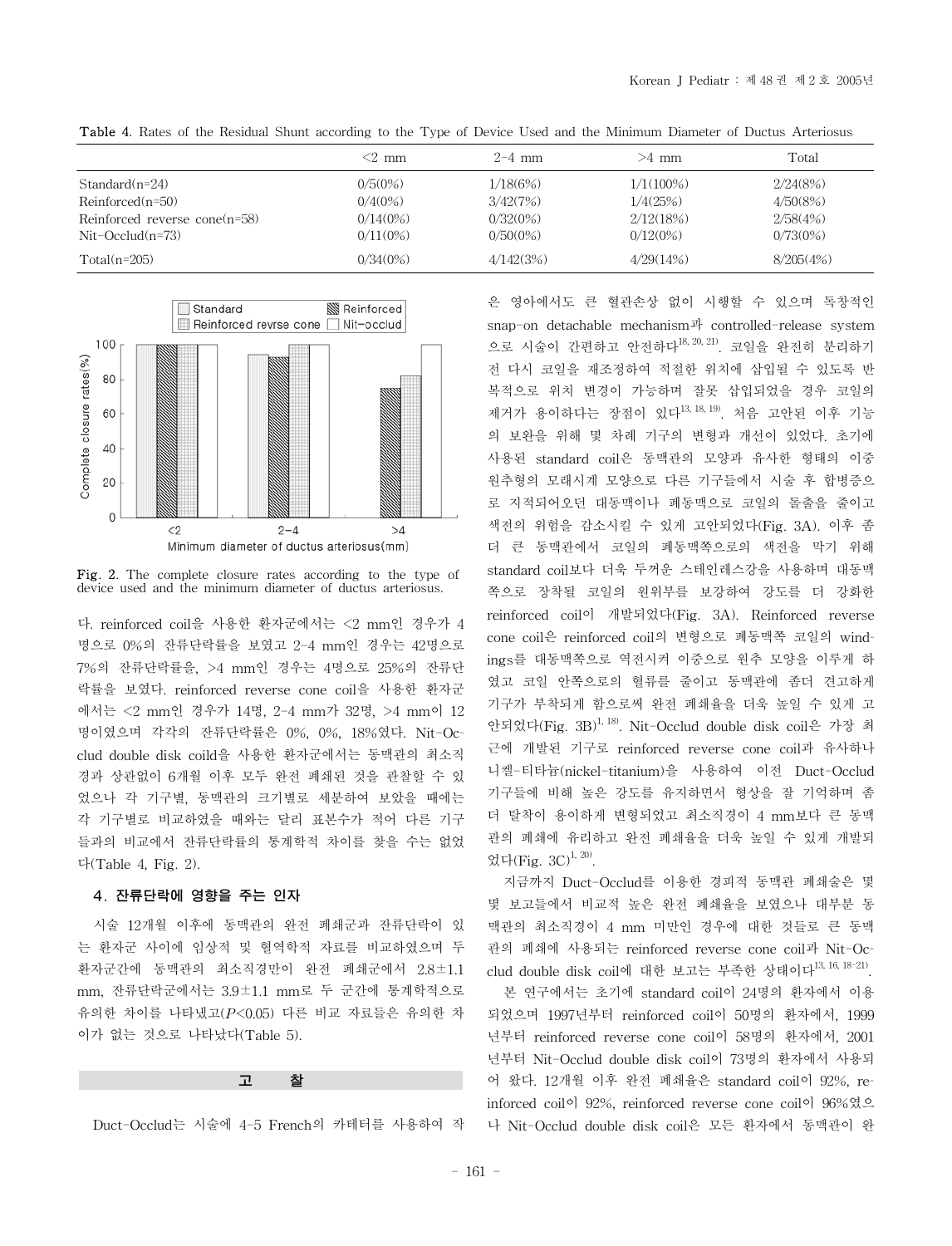|  |  | <b>Table 5.</b> Influencing Factors on the Residual Shunt |  |  |  |  |  |
|--|--|-----------------------------------------------------------|--|--|--|--|--|
|--|--|-----------------------------------------------------------|--|--|--|--|--|

| Parameter                  | Residual shunt $(-)(n=197)$ | Residual shunt $(+)(n=8)$ | $P$ -value <sup>*</sup> |
|----------------------------|-----------------------------|---------------------------|-------------------------|
| Age(months)                | $91 \pm 133(40.8)$          | $97 \pm 148(38.2)$        | $NS^{\frac{8}{3}}$      |
| B.wt.(kg)                  | $23 \pm 17(15)$             | $24 \pm 18(13)$           | $NS^{\frac{8}{3}}$      |
| $Qp/Qs$ ratio <sup>†</sup> | $1.4 \pm 0.3(1.3)$          | $1.6 \pm 0.2(1.6)$        | $NS^{\frac{8}{3}}$      |
| $PA/Ao\ Pr. ratio+$        | $0.26 \pm 0.06(0.25)$       | $0.29 \pm 0.04(0.29)$     | $NS^{\frac{5}{3}}$      |
| PDA minimum diameter(mm)   | $2.8 \pm 1.1(3.0)$          | $3.9 \pm 1.1(4.0)$        | < 0.05                  |
| PDA maximum diameter(mm)   | $9.3 \pm 3.2(9.0)$          | $9.9 \pm 2.4(10.0)$       | $NS^{\frac{8}{3}}$      |
| $PDA$ length $(mm)$        | $8.8 \pm 2.9(9.0)$          | $8.8 \pm 2.7(8.0)$        | $NS^{\frac{8}{3}}$      |

All data are expressed as mean $\pm$ standard deviation(median)

\* *P*-value <0.05 : considered as statistically significant, †Qp/Qs ratio : Flow for pulmonary and systemic circuits, ☨PA/Ao pr.ratio : peak systolic pressure ratio of pulmonary artery to aorta, §NS : not significant



Fig. 3. Duct-Occlud device. (A) The standard coil, the reinfoced coil. (B) The reinforced reverse cone coil. (C) The Nit-Occlud double disk coil.

전 폐쇄되어 100%의 완전 폐쇄율을 보였는데 세분화된 비교에 서는 표본수가 적어 일부 비교에서 통계학적 차이를 찾기는 힘 들었으나 전체적인 비교로 보면 Nit-Occlud double disk coil의 완전 폐쇄율이 향상되었음을 알 수 있다(Table 3, Fig. 1). 또한 사용된 기구의 종류에 따른 각각의 환자군에서 연령과 동맥관의 최소직경만이 Nit-Occlud double disk coil을 사용한 환자군이 standard coil을 사용한 환자군보다 통계학적으로 유의하게 큰 것으로 나타났고 다른 임상적 지표와 혈역학적 지표들은 의미있 는 차이를 보이지 않았는데 이것은 Nit-Occlud double disk coil이 더 큰 동맥관에서도 더 높은 완전 폐쇄율을 보이는 것으 로 의미 있는 결과로 볼 수 있겠다.

Duct-Occlud system의 동맥관 폐쇄는 코일에 의한 동맥관 의 기계적인 폐쇄와 코일 내부에 생기는 혈전에 의해 잔류단락 이 폐쇄되는 원리를 통해 이루어진다 $^{20, 21}$ . Nit-Occlud double disk coil 이전의 기구들에서는 시술 직후 92%, 1개월에 59%, 6 개월에 38%, 12개월에 6%의 잔류단락률을 보여 코일에 의한 기계적인 폐쇄 이후 혈전 형성을 통해 서서히 완전 폐쇄가 이루 어지는 것을 알 수 있으며 Nit-Occlud double disk coil의 경우 시술 직후와 1개월에 36%, 14%의 잔류단락률을 보였고 6개월 이후 모든 환자에서 동맥관의 완전 폐쇄를 보여 다른 기구들에 비해 상대적으로 높은 기계적 폐쇄 효과를 나타내어 보다 빨리 완전 폐쇄를 유도할 수 있는 것으로 생각된다.

결국 모든 유형을 포함한 전체 시술 환자에서 12개월 이후의 동맥관의 완전 폐쇄율은 96%로 Nit-Occlud double disk coil을 사용하기 전의 완전 폐쇄율 94%와 유사하게 나타나나 Nit-Occlud double disk coil을 사용한 환자군에서의 완전 폐쇄율은 100%를 보여 앞으로 동맥관의 완전 폐쇄율은 더욱 향상될 것으 로 기대된다.

잔류단락에 영향을 미치는 인자는 시술 12개월 후 추적관찰 에서 잔류단락군과 완전 폐쇄군 사이의 비교를 통해 통계학적으 로 동맥관 최소직경이 의미가 있는 것으로 나타났다. 2 mm 미 만의 작은 동맥관의 경우 사용한 Duct-occlud 기구의 종류와 상관없이 100%의 완전 폐쇄율을 보였고 2-4 mm의 중등도 크 기의 동맥관에서는 standard coil 94%, reinforced coil 93%, reinforced reverse cone coil과 Nit-Occlud double disk coil이 각각 100%의 완전 폐쇄율을 보였다. 4 mm 이상인 비교적 큰 동맥관의 경우는 standard coil이 1명에서 시술하여 12개월 이 후까지 소량의 잔류단락이 계속 관찰되었고, reinforced coil은 75%, reinforced reverse cone coil 82%, Nit-Occlud double disk coil 100%의 완전 폐쇄율을 보여 통계학적으로 유의한 차 이를 보이지는 않았지만 Nit-Occlud double disk coil에서 보다 높은 폐쇄율을 경험할 수 있었다. reinforced reverse cone coil 이후 본격적으로 4 mm보다 큰 동맥관에서도 Duct-Occlud를 이용한 폐쇄술이 시행되기 시작하였으나 reinforced reverse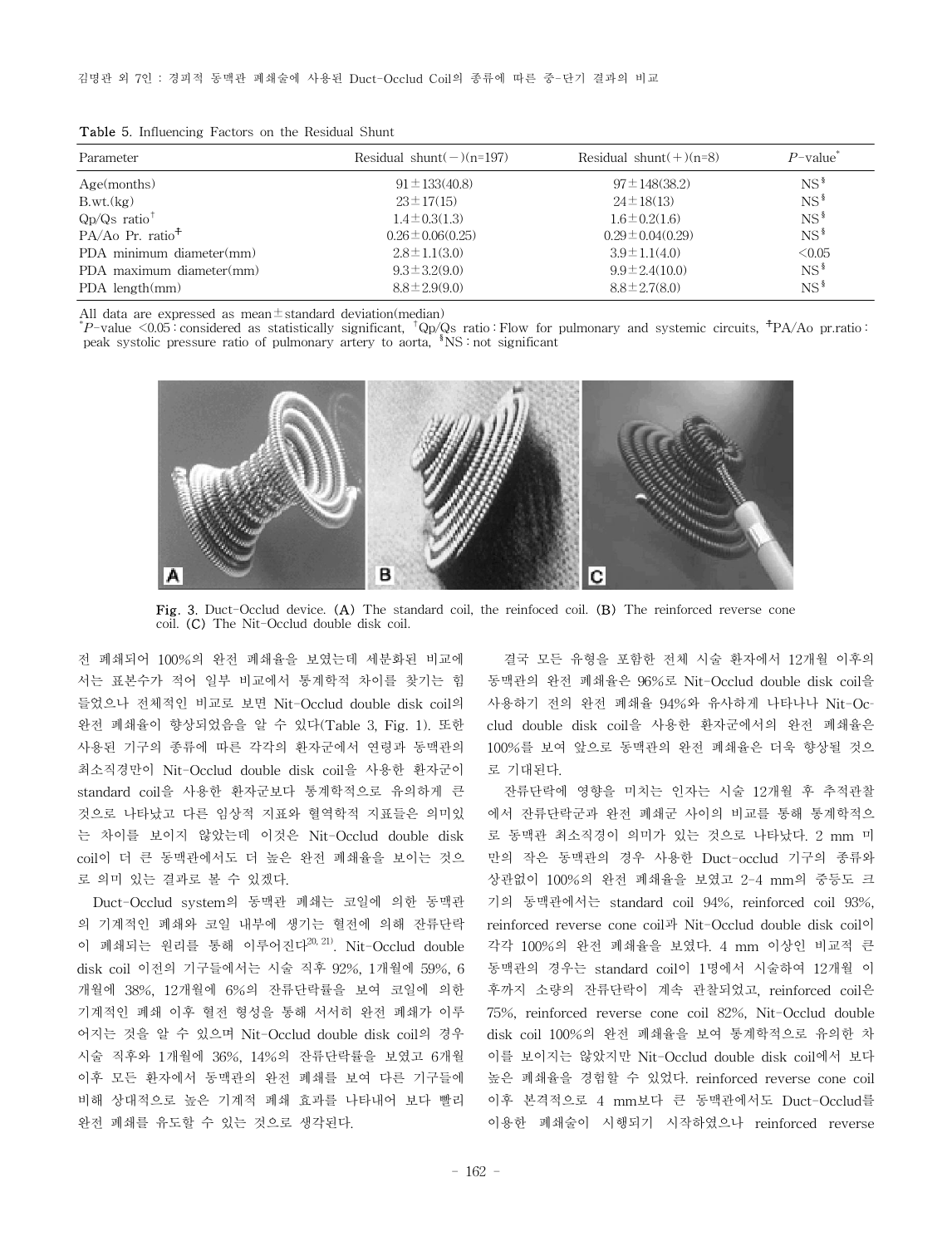cone coil에서도 18%의 잔류단락률을 보여 제한점을 보였으며 Nit-Occlud double disk coil를 사용하면서 완전 폐쇄율이 증가 하여 보다 큰 크기의 동맥관의 폐쇄에 있어서도 그 적응의 확장 이 가능할 것으로 기대된다. 그러나 Nit-Occlud double disk coil을 사용한 경우에서도 동맥관의 최소직경이 가장 큰 경우가 6 mm로 2례였던 점을 고려한다면 추후 더 큰 동맥관의 폐쇄술 을 포함한 더 많은 경험과 결과의 분석이 필요할 것으로 생각되 며 최근에는 5-11 mm의 큰 동맥관의 폐쇄를 위해서는 본원에 서도 Amplatzer duct occluder<sup>22, 23</sup>를 주로 이용하고 있어 동맥 관의 최소직경에 따라 가장 적절한 기구의 선택과 치료를 위한 많은 경험과 결과의 비교 연구가 필요할 것으로 보인다.

본원의 Kim 등이 발표한 이전의 보고<sup>19)</sup>에 기술한 바와 같이 시술 후 5명의 예에서 코일의 색전이 발생하였고 4명의 예에서 시술에 실패하였으나 Nit-Occlud double disk coil을 이용한 시 술에서는 모두 시술에 성공하였고 코일의 색전도 관찰되지 않았 다. 그 외의 경피적 동맥관 폐쇄술 후 나타날 수 있는 합병증으 로 보고되고 있는 용혈 현상, 좌폐동맥이나 대동맥쪽의 협착, 심 내막염 등은 추적관찰 기간 동안 발견되지 않았다.

지금까지 Duct-Occlud에 의한 경피적 동맥관 폐쇄술은 최소 직경이 중등도 이하인 경우 높은 폐쇄율을 보이는 안전하고 효 과적인 방법으로 알려져 있으며 Nit-Occlud double disk coil을 사용하기 이전의 보고19)에서도 12개월 이후 95%의 완전 폐쇄율 을 확인한 바 있다. Nit-Occlud double disk coil의 사용과 함 께 완전 폐쇄율은 96%로 나타났고 개별 환자군에서는 100%의 완전 폐쇄율과 동반된 다른 합병증이 없어 더욱 향상된 성공률 을 확인할 수 있었다. 또한 4 mm 이상의 비교적 큰 동맥관의 경우에서도 Nit-Occlud double disk coil은 시술 후 6개월부터 100%의 완전 폐쇄율을 보여 이전의 기구들과 비교하여 큰 동맥 관의 폐쇄에도 효과적으로 높은 폐쇄율을 기대할 수 있을 것으 로 생각된다.

Nit-Occlud double disk coil의 장점과 안전성은 동맥관 개 존증의 경피적 폐쇄술에 매우 유용한 효율성을 시사하지만 4 mm 이상의 큰 동맥관을 포함한 더 많은 증례에서 가능한 문제 점과 보완점에 대한 추후 연구가 필요할 것으로 사료된다.

요 약

목 적: 경피적 동맥관 폐쇄술은 중등도 이하 크기의 동맥관 개존증의 일차적인 치료로 시행되고 있다. 저자들은 본원에서 Duct-Occlud coil(pfm AG, Köln, Germany)을 이용한 폐쇄술 후 기구 종류에 따른 추적 관찰 결과의 분석을 위해 본 연구를 시행하였다.

방 법: 1996년 3월부터 2003년 12월까지 본원에서 다른 심장 질환을 동반하지 않는 동맥관 개존증을 진단 받고 Duct-Occlud 를 이용한 경피적 폐쇄술을 시행 받은 205명의 환자들을 대상으 로 하였다. 대상 환자의 월령은 6-780(median : 38)개월이었고

체중은 6-79(median : 15) kg이었다. 사용된 Duct-occlud는 standard coil, reinforced coil, reinforced reverse cone coil, Nit-Occlud double disk coil 4종류를 사용하였고 시술 후, 1개 월, 6개월, 12개월 이후에 이학적 검사, 심장 초음파를 시행하여 동맥관 폐쇄를 확인하였다.

결 과: 폐쇄를 시도한 209명의 환자에서 216회의 시술을 시 행하여 205명에서 성공하였고 5례에서 시술 후 코일의 색전으로 경피적 제거 후 재시술 하였으며 2례에서 잔류 단락을 2차 시술 로 폐쇄하였다. 대상 환자들의 동맥관 최소직경은 2.9±1.1(0.8- 6.0) mm, Qp/Qs는 1.4±0.3(1.1-2.1)이었다. 사용된 기구에 따 른 임상적, 혈역학적 지표는 통계학적 차이가 없었으며 추적 관 찰 12개월 이후에 시행한 심초음파상 standard coil 24명 중 2 명(8%), reinforced coil 50명 중 4명(8%), reinforced reverse cone coil 58명 중 2명(4%), Nit-Occlud double disk coil 73명 중 0명(0%)의 잔류 단락을 보였다. Nit-Occlud double disk coil은 시술 후 1일, 1개월, 6개월에 다른 기구들에 비해 통계학 적으로 유의하게 낮은 잔류단락률을 보였다. 잔류 단락에 영향을 미치는 지표는 동맥관 최소 직경으로 완전 폐쇄군과 잔류 단락 군 사이에 유의한 차이를 보였다(*P*<0.05). Nit-Occlud double disk coil의 경우 최소 직경이 중등도 이상(>4 mm)의 비교적 큰 동맥관의 경우에 있어서도 시술한 12명에서 모두 6개월 이후 동맥관의 완전 폐쇄를 보였다.

결 론: Duct-Occlud를 이용한 경피적 폐쇄술은 동맥관 폐쇄 에 효과적인 방법으로 사료되며, Nit-Occlud double disk coil 은 최소직경이 4 mm보다 큰 동맥관의 경우에도 높은 폐쇄율을 보여 이전의 기구에 비해 보다 효과적인 방법으로 이용될 수 있 을 것으로 사료된다.

# References

- 1) Ramsesh A, Partho PS, Aahish KT, Vimail H, Vijay T. Device closure of patent ductus arteriosus. J Interven Cardiol 2003;16:385-91.
- 2) Campbell M. Natural history of persistent ductus arteriosus. Br Heart J 1968;30:4-13.
- 3) Fisher RG, Moodie DS, Sterba R, Gill CC. Patent ductus arteriosus in adults-long-term follow up : nonsurgical versus surgical treatment. J Am Coll Cardiol 1986;8:280-4.
- 4) Porstmann W, Wierny L, Warnke H. Der verschluss des ductus arteriosus persistens ohne thorakotomie. Thoraxchirugie 1967;15:199-203.
- 5) Rashkind WJ, Mullins CE, Hellenbrand WE, Trait MA. Non-surgical closure of patent ductus arteriosus : clinical application of the Rashkind PDA occluder system. Circulation 1987;75:583-92.
- 6) Report of the European registry. Transcatheter occlusion of Persistent arterial duct. Lancet 1992;340:1062-6.
- 7) Gray DT, Walker AM, Fyler DC, Chalmers TC. Examination of the early 'learning curve' for transcatheter closure of patent ductus arteriosus Rashkind occluder; PDA clousre